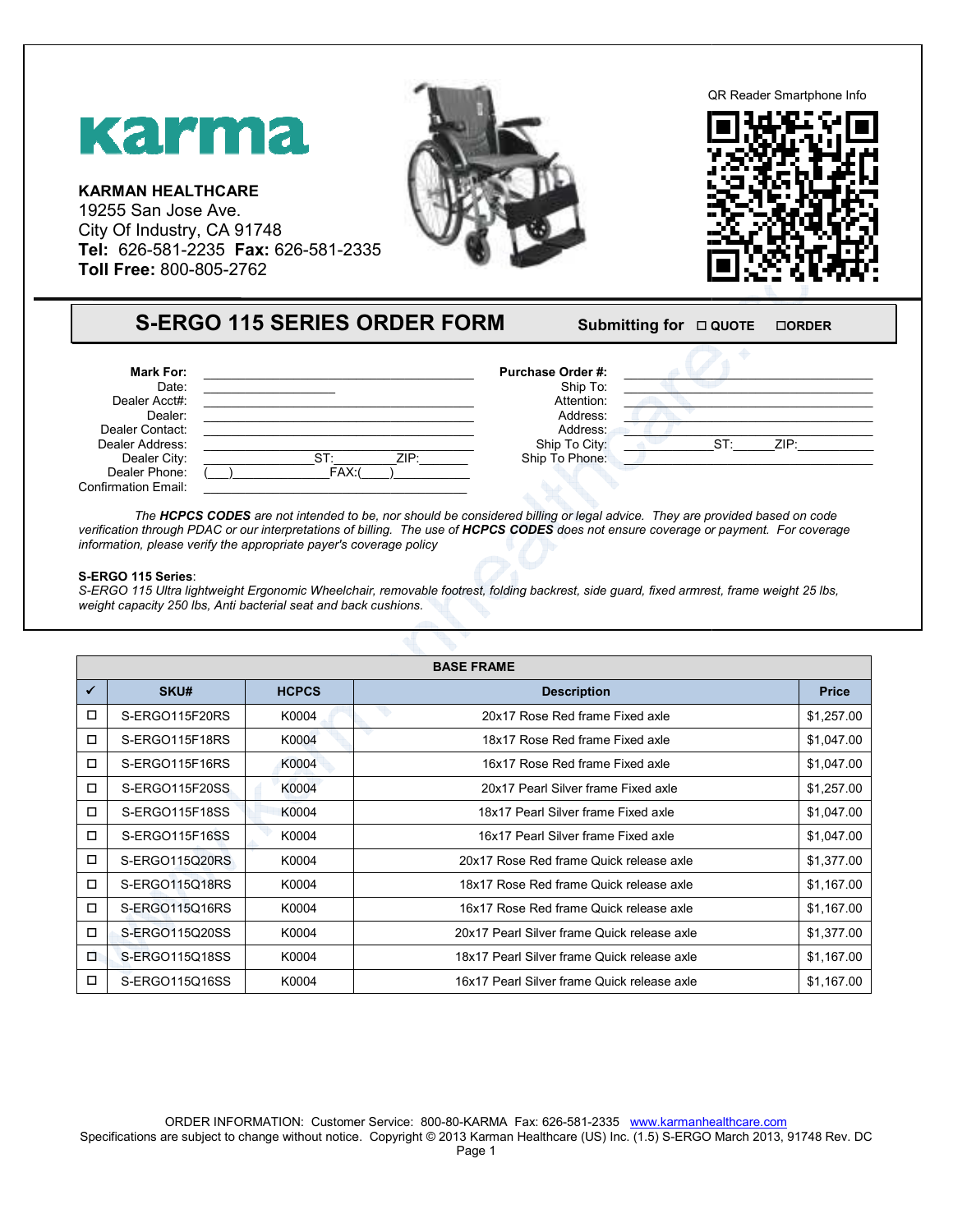|                      | <b>HANGER OPTIONS</b>                         |              |                                                         |              |  |  |
|----------------------|-----------------------------------------------|--------------|---------------------------------------------------------|--------------|--|--|
| ✔                    | SKU#                                          | <b>HCPCS</b> | <b>Description</b>                                      | <b>Price</b> |  |  |
| □                    | FR-S115R-20                                   |              | 20" red swing away footrest assembly                    | Std          |  |  |
| □                    | FR-S115R-18                                   |              | 18" red swing away footrest assembly                    | Std          |  |  |
| □                    | FR-S115R-16                                   |              | 16" red swing away footrest assembly                    | Std          |  |  |
| $\Box$               | FR-S115S-20                                   |              | 20" silver swing away footrest assembly                 | Std          |  |  |
| о                    | FR-S115S-18                                   |              | 18" silver swing away footrest assembly                 | Std          |  |  |
| □                    | FR-S115S-16                                   |              | 16" silver swing away footrest assembly                 | Std          |  |  |
| $\Box$               | EL-S115-20                                    | E0990        | 20" articulating elevating legrest. Diamond black color | \$278.00     |  |  |
| П                    | EL-S115-18                                    | E0990        | 18" articulating elevating legrest. Diamond black color | \$278.00     |  |  |
| □                    | EL-S115-16                                    | E0990        | 18" articulating elevating legrest. Diamond black color | \$278.00     |  |  |
|                      | <b>SEAT CUSHIONS</b>                          |              |                                                         |              |  |  |
| $\Box$               | CU-ERGO-20                                    | E2601        | 18x17 seat memory foam 2" cushion                       | \$196.00     |  |  |
| □                    | CU-ERGO-18                                    | E2601        | 18x17 seat memory foam 2" cushion                       | \$176.00     |  |  |
| □                    | CU-ERGO-16                                    | E2601        | 16x17 seat memory foam 2" cushion                       | \$176.00     |  |  |
| $\Box$               | CU-FT-18                                      | E2601        | 18x16 seat foam cushion                                 | \$72.00      |  |  |
| □                    | CU-FT-16                                      | E2601        | 18x16 seat foam cushion                                 | \$72.00      |  |  |
| $\Box$               | CU-GFR-18                                     | E2601        | 18x16 seat gel cushion                                  | \$98.00      |  |  |
| □                    | CU-GFR-16                                     | E2601        | 18x16 seat gel cushion                                  | \$98.00      |  |  |
| $\Box$               | <b>US-S115W</b>                               |              | 20x17 1/2" Anti Bacterial seat cushion                  | std          |  |  |
| $\Box$               | <b>US-S115</b>                                |              | 18x17 1/2" Anti Bacterial seat cushion                  | std          |  |  |
| П                    | <b>US-S115N</b>                               |              | 16x17 1/2" Anti Bacterial seat cushion                  | std          |  |  |
| <b>BACK CUSHIONS</b> |                                               |              |                                                         |              |  |  |
| m.                   | UCDCS<br>C1, 4<br>Drinn<br><b>Donorintion</b> |              |                                                         |              |  |  |

| □      | Sku#            | <b>HCPCS</b> | <b>Description</b>                        | <b>Price</b> |  |
|--------|-----------------|--------------|-------------------------------------------|--------------|--|
| □      | CU-ERGO-20-back | E2611        | 20" wide memory foam 2" back cushion      | \$116.00     |  |
| $\Box$ | CU-ERGO-18-back | E2611        | 18" wide memory foam 2" back cushion      | \$116.00     |  |
| $\Box$ | CU-ERGO-16-back | E2611        | 16" wide memory foam 2" back cushion      | \$116.00     |  |
| □      | <b>BKF-2017</b> | E2611        | 20" wide back foam cushion                | \$98.00      |  |
| □      | <b>BKF-1817</b> | E2611        | 18" wide back foam cushion                | \$98.00      |  |
| $\Box$ | <b>BKF-1617</b> | E2611        | 16" wide back foam cushion                | \$98.00      |  |
| $\Box$ | <b>UB-S115W</b> |              | 20" wide 1/2" Anti bacterial back cushion | std          |  |
| П      | <b>UB-S115</b>  |              | 18" wide 1/2" Anti bacterial back cushion | std          |  |
| ◻      | <b>UB-S115N</b> |              | 16" wide 1/2" Anti bacterial back cushion | std          |  |